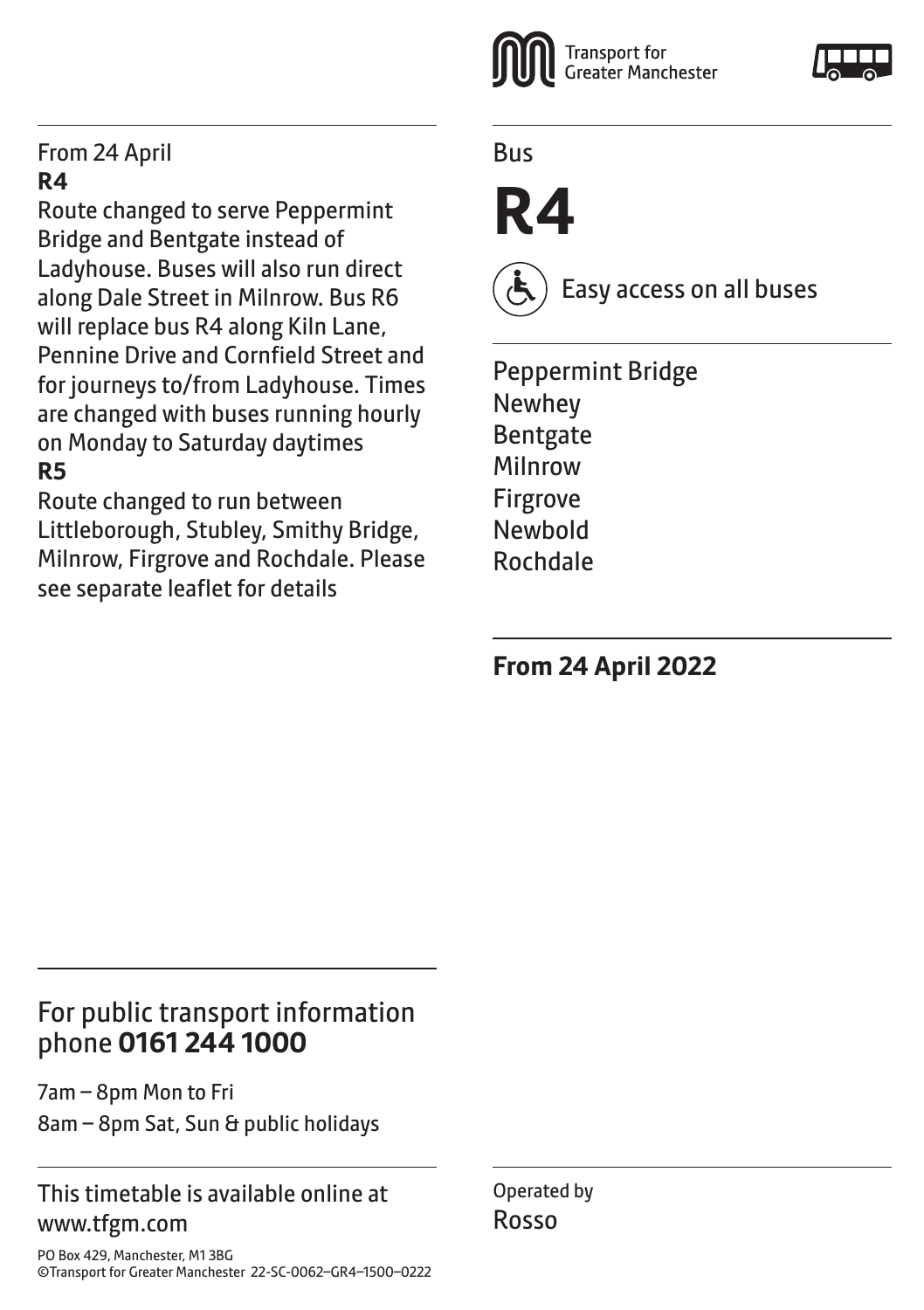## Additional information

## Alternative format

To ask for leaflets to be sent to you, or to request large print, Braille or recorded information phone 0161 244 1000 or visit www.tfgm.com

#### Easy access on buses



 Journeys run with low floor buses have no steps at the entrance, making getting on and off easier. Where shown, low floor buses have a ramp for access and a dedicated space for wheelchairs and pushchairs inside the bus. The bus operator will always try to provide easy access services where these services are scheduled to run.

## Using this timetable

Timetables show the direction of travel, bus numbers and the days of the week. Main stops on the route are listed on the left. Where no time is shown against a particular stop, the bus does not stop there on that journey. Check any letters which are shown in the timetable against the key at the bottom of the page.

## Where to find information about service changes

www.tfgm.com Bus station posters Leaflets from outlets.

## Tickets and information

Bus companies offer a range of tickets for use on their own buses. For travel on any service in the County, use System One tickets, including DaySaver. Travelshops provide tickets, information and journey planning advice on buses, trains and trams for work and pleasure.

## Using the 24 hour clock

Times are shown in four figures. The first two are the hour and the last two are the minutes.

0753 is 53 minutes past 7am 1953 is 53 minutes past 7pm



### Operator details

#### **Rosso**

Queensgate Depot Colne Road Burnley BB10 1HH Telephone 01706 390 520 email getintouch@rossobus.com

#### **Travelshops**

#### **Rochdale Interchange**

Mon to Fri 7am to to 5.30pm Saturday 8.30am to 1.15pm and 2pm to 4pm Sunday\* Closed

\*Including public holidays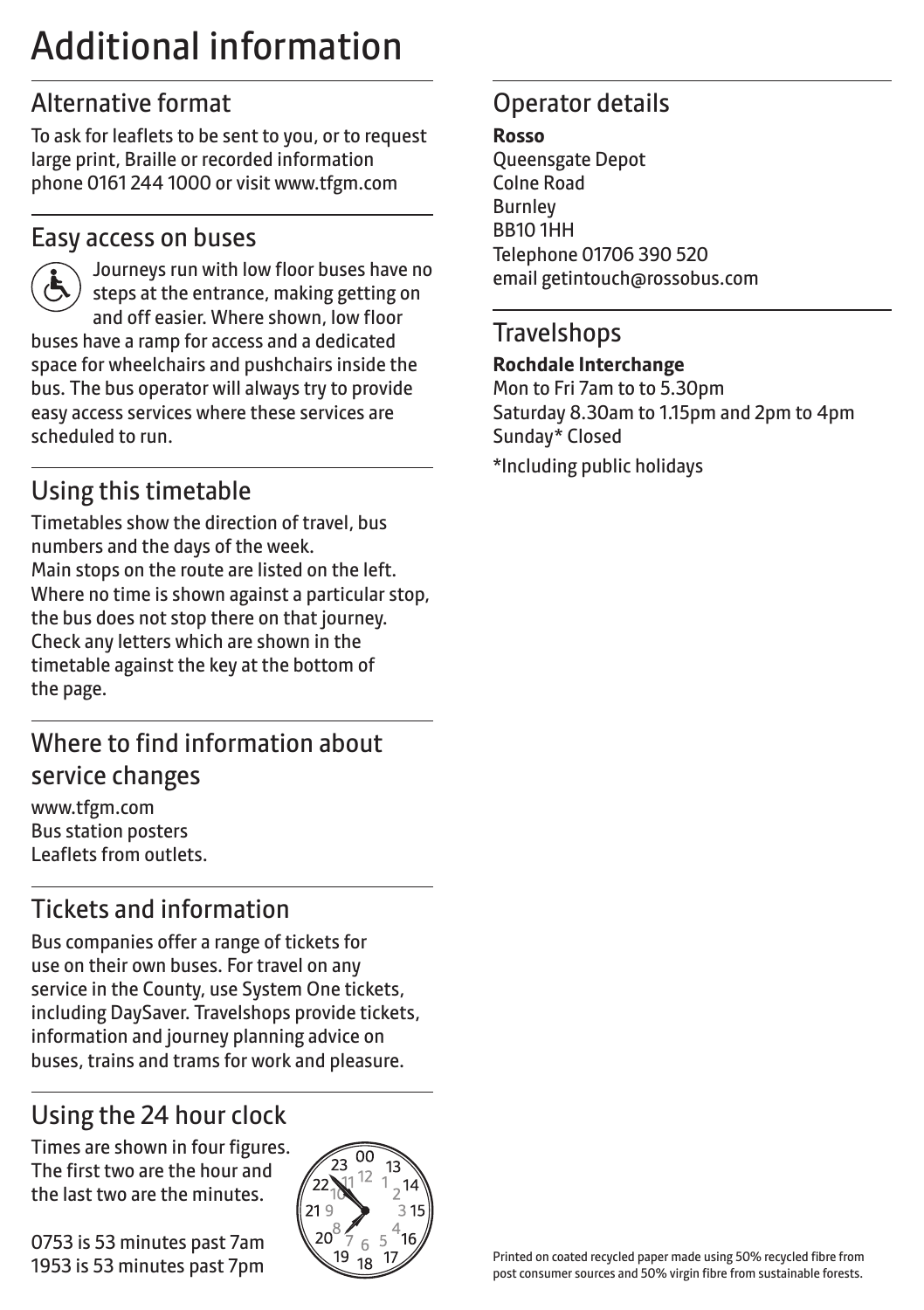## **R4**



information being inaccurate.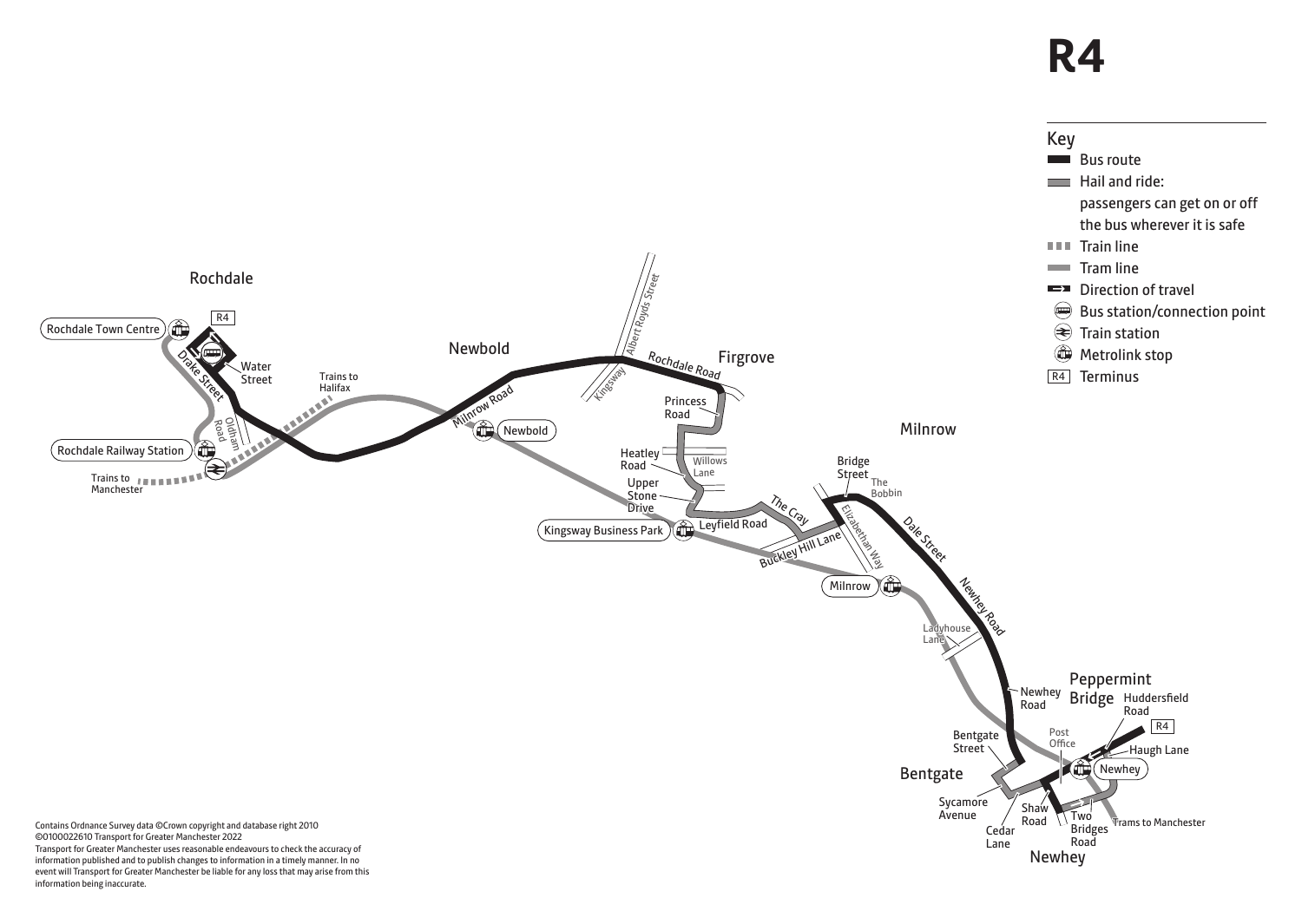#### Mondays to Fridays

| Peppermint Bridge           | 0754 0914 and                       |  | 1414 1619 1719 | 1819 |
|-----------------------------|-------------------------------------|--|----------------|------|
| Milnrow, The Bobbin         | 0802 0922 every 1422 1627 1727      |  |                | 1827 |
| Firgrove, Upper Stone Drive | 0805 0925 hour 1425 1630 1730 1830  |  |                |      |
| Rochdale, Interchange       | 0815 0935 until 1435 1640 1740 1840 |  |                |      |

#### **Saturdays**

|  | 0914 and |  | 1514 1619 1719 1819<br>0922 every 1522 1627 1727 1827<br>0925 hour 1525 1630 1730 1830<br>0935 until 1535 1640 1740 1840 |
|--|----------|--|--------------------------------------------------------------------------------------------------------------------------|

Bus R4 does not run on Sundays or public holidays

Bus R4 is provided with the financial support of Transport for Greater Manchester

& - All bus R4 journeys are run using easy access buses. See inside front cover of this leaflet for details